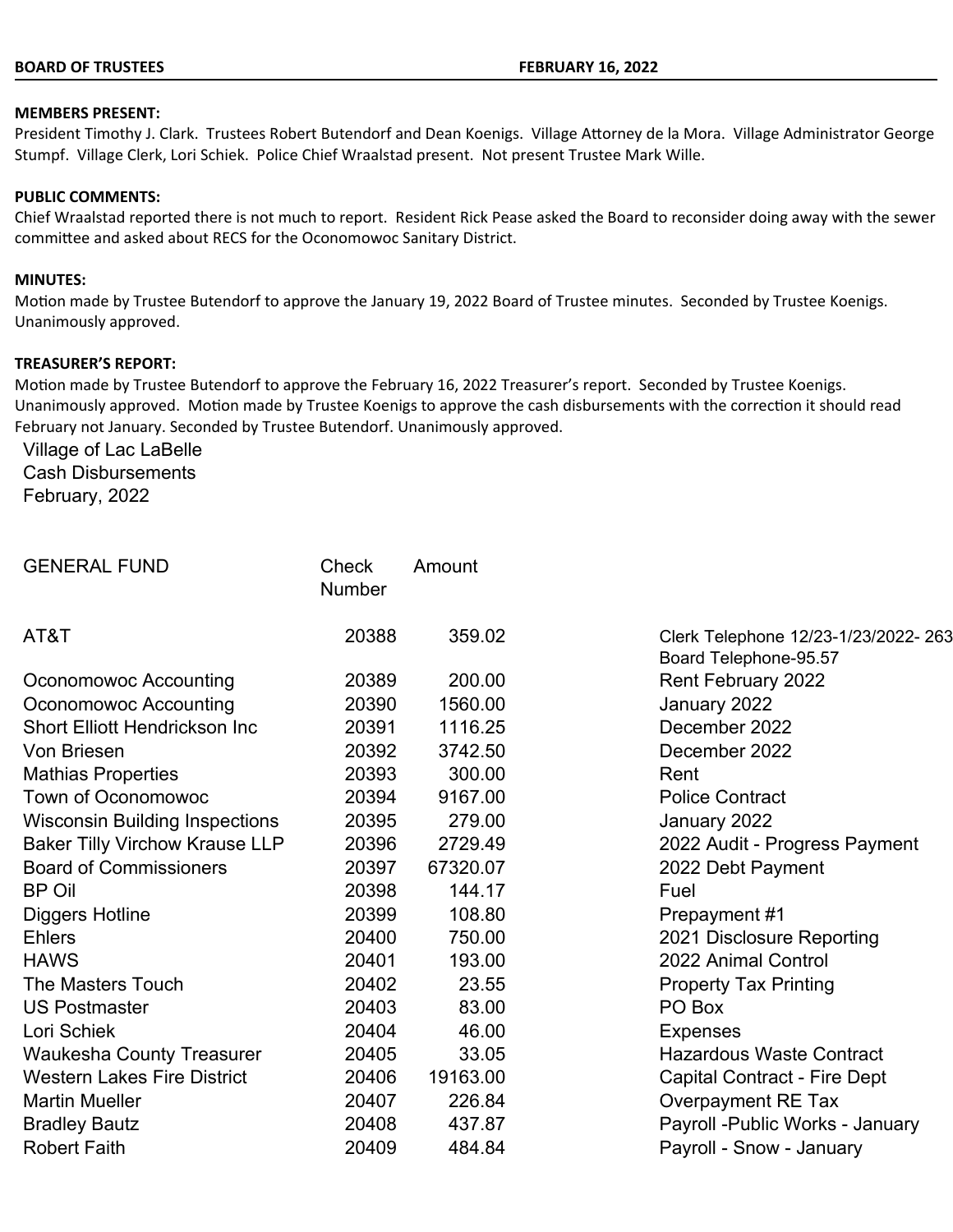| <b>Ryan Gullickson</b><br><b>Timothy Loberg</b><br><b>Bradley Scheel</b><br>Lori Schiek<br>Lori Schiek<br>George Stumpf<br><b>Waukesha County Treasurer</b><br>Oconomowoc Area School Dist<br><b>Waukesha Cty Technical College</b><br>Lac LaBelle Lake Mgt District<br><b>CHASE</b><br><b>Wisconsin Dept of Revenue</b><br><b>WI Retirement System</b> | 20410<br>20411<br>20412<br>20413<br>20414<br>20415<br>20419<br>20418<br>20419<br>20417<br>EFT<br>EFT.<br>EFT. | 625.89<br>371.71<br>113.12<br>1773.53<br>326.52<br>3241.00<br>100523.72<br>447952.81<br>15873.85<br>2518.63<br>1550.82<br>79.34<br>561.30 |           | Payroll - Snow -January<br>Payroll - Snow - January<br>Payroll - Snow - January<br>Payroll - Clerk-February 2022<br>Payroll- Treasurer - February 2022<br><b>GM</b> payroll<br><b>February Settlement</b><br><b>February Settlement</b><br><b>February Settlement</b><br><b>February Settlement</b><br>Payroll Taxes - February 2022<br>Payroll Taxes - February 2022<br><b>WRS Retirement - February 2022</b> |
|---------------------------------------------------------------------------------------------------------------------------------------------------------------------------------------------------------------------------------------------------------------------------------------------------------------------------------------------------------|---------------------------------------------------------------------------------------------------------------|-------------------------------------------------------------------------------------------------------------------------------------------|-----------|----------------------------------------------------------------------------------------------------------------------------------------------------------------------------------------------------------------------------------------------------------------------------------------------------------------------------------------------------------------------------------------------------------------|
| <b>Total General Fund</b>                                                                                                                                                                                                                                                                                                                               |                                                                                                               |                                                                                                                                           | 683979.69 |                                                                                                                                                                                                                                                                                                                                                                                                                |
| Village of Lac LaBelle<br><b>Cash Disbursements</b><br>February, 2022                                                                                                                                                                                                                                                                                   |                                                                                                               |                                                                                                                                           |           |                                                                                                                                                                                                                                                                                                                                                                                                                |
| <b>SEWER FUND</b>                                                                                                                                                                                                                                                                                                                                       |                                                                                                               |                                                                                                                                           |           |                                                                                                                                                                                                                                                                                                                                                                                                                |
| Oconomowoc Accounting<br>City of Oconomowoc-Wastewater<br><b>WE Energies</b><br>Area Septic Installation<br><b>Axley Brynelson LLP</b><br>CentryLink<br><b>Oconomowoc City Utilities</b><br>Town of Ixonia Sanitary District<br>#2<br><b>Starnet Technologies</b>                                                                                       | 20379<br>20380<br>20381<br>20382<br>20383<br>20384<br>20385<br>20386<br>20387                                 | 482.00<br>5781.97<br>215.17<br>4264.19<br>825.00<br>68.84<br>213.88<br>1180.41<br>360.00                                                  |           | January 2022<br>January 2022<br>January 2022<br><b>Maintenance and Service</b><br>December 2021<br>December and January 2022<br>January 2022<br>Oct - Dec 2021<br><b>NCC Data Charges</b>                                                                                                                                                                                                                      |
| <b>Total Sewer Fund</b>                                                                                                                                                                                                                                                                                                                                 |                                                                                                               |                                                                                                                                           | 13391.46  |                                                                                                                                                                                                                                                                                                                                                                                                                |
| <b>SPECIAL REVENUE FUND</b>                                                                                                                                                                                                                                                                                                                             |                                                                                                               |                                                                                                                                           |           |                                                                                                                                                                                                                                                                                                                                                                                                                |
| <b>Waste Management</b>                                                                                                                                                                                                                                                                                                                                 | 20416                                                                                                         | 2948.48                                                                                                                                   |           | Garbage Coll- December 2021                                                                                                                                                                                                                                                                                                                                                                                    |
| <b>Total Special Revenue Fund</b>                                                                                                                                                                                                                                                                                                                       |                                                                                                               |                                                                                                                                           | 2948.48   |                                                                                                                                                                                                                                                                                                                                                                                                                |
| <b>CAPITAL PROJECTS</b>                                                                                                                                                                                                                                                                                                                                 |                                                                                                               |                                                                                                                                           |           |                                                                                                                                                                                                                                                                                                                                                                                                                |
|                                                                                                                                                                                                                                                                                                                                                         |                                                                                                               | ----------                                                                                                                                | 0.00      |                                                                                                                                                                                                                                                                                                                                                                                                                |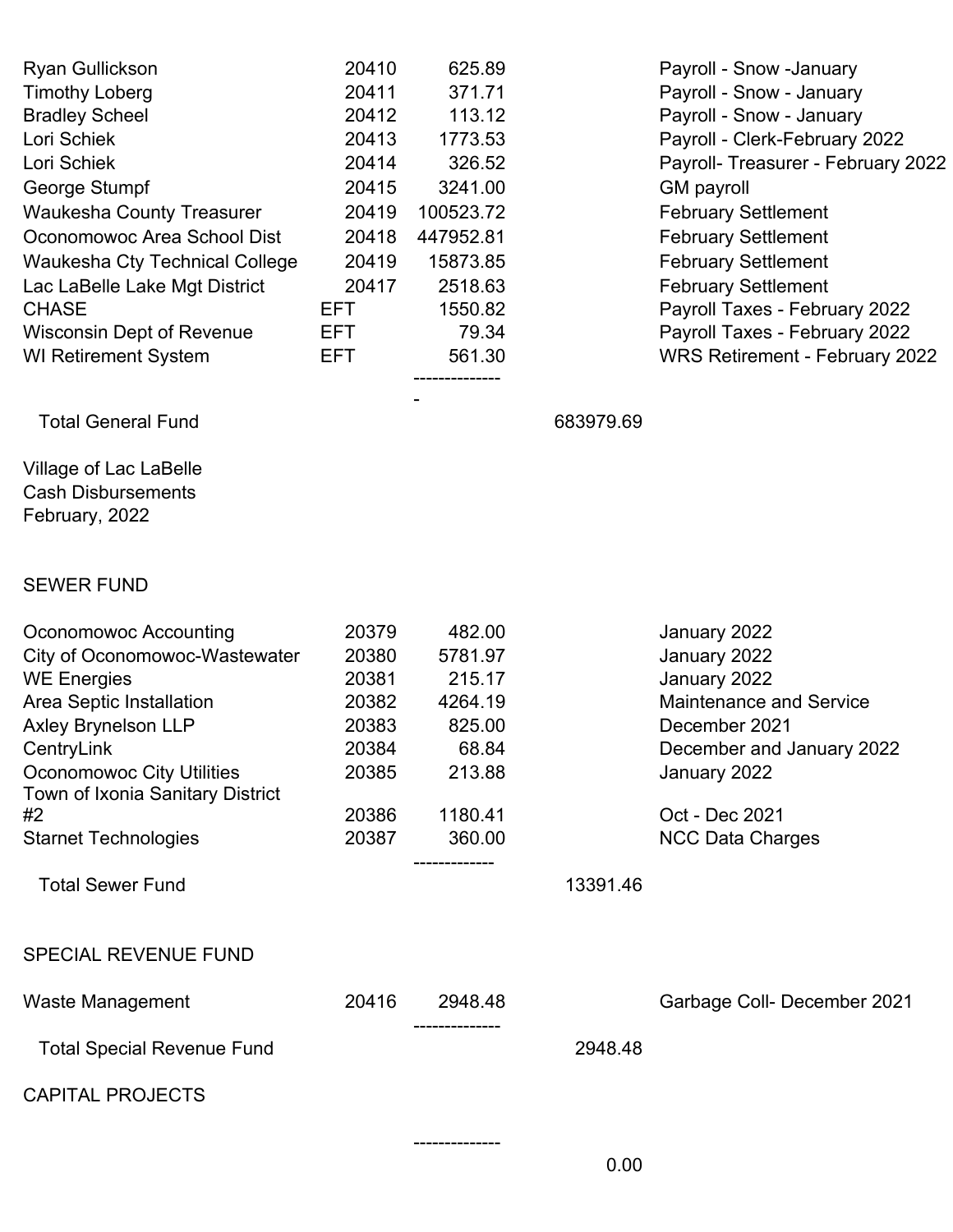## **APPROVAL OF A CERTIFIED SURVEY MAP FOR 194 LAC LABELLE DRIVE, JASON AND PEGGY DVORAK PROPERTY:**

Motion made by President Clark to approve the Certified Survey Map for Jason and Peggy Dvorak at 194 Lac LaBelle Drive. Seconded by Trustee Butendorf. Unanimously approved.

## **APPROVAL OF A CONDITIONAL USE PERMIT FOR 574 LAC LABELLE DRIVE, JAY AND SHARON DOYLE PROPERTY:**

Motion made by President Clark to approve the Conditional Use Permit for Jay and Sharon Doyle at 574 Lac LaBelle Drive. Seconded by Trustee Butendorf. Unanimously approved.

**CONSIDERATION AND POSSIBLE ACTION (a) TO ACCEPT THE RECOMMENDATION OF THE PLAN COMMISSION TO APPROVE THE ENVIRONMENTAL CORRIDOR EXHIBIT FOR LOT 36, MONASTERY HILL ESTATES ADDITION NO. 1 IDENTIFIED AS DRAFTED JANUARY 13, 2022 BY JOHN P. CASUCCI, P.L.S. INCORPORATING A NEW PRIMARY ENVIRONMENTAL LINE RESULTING FROM A FIELD DELINEATION CONDUCTED BY THE SEWRPC NOVEMBER 10, 2021; (b) APPROVE ITS RECORDING SUBJECT TO THE ADDITION OF A SPECIFIC LEGAL DESCRIPTION OF THE NEW ENVIRONMENTAL CORRIDOR LINE ALONG WITH A COMPLETED CORRECTION INSTRUMENT (STATE BAR FORM 00-2011) AND TO APPROVE THE ISSUANCE OF A BUILDING PERMIT:**

President Clark informed the Board the Plan Commission approved the above. Trustee Butendorf made a motion to approve the above. Seconded by Trustee Koenigs. President Clark made a motion to approve the issuance of a building permit for Lot 36, Monastery Hill Estates Addition No. 1. Seconded by Trustee Butendorf. Unanimously approved.

## **CONSIDERATION AND POSSIBLE ACTION REGARDING THE RENEWAL OF THE SEWER MAINTENANCE AGREEMENT:**

Village Administrator Stumpf updated the Board concerning the renewal of the sewer maintenance agreement. A price list is needed for 2022. Motion to table this item made by Trustee Butendorf. Seconded by Trustee Koenigs. Unanimously approved to table this item.

## **CONSIDER AND POSSIBLE APPROVAL OF A REQUEST BY THE CLUB AT LAC LABELLE TO PLACE A PORTABLE SANITARY FACILITY JUST WEST OF PENNSYLVANIA STREET AS CONSIDERED BY THE PLAN COMMISSION.**

President Clark updated the Board concerning the recommendations from the Plan Commission regarding a portable sanitary facility. Extensive discussion had. Motion made by Trustee Butendorf to approve the portable sanitary facility just west of Pennsylvania Street. Seconded by Trustee Koenigs. Unanimously approved.

**DISCUSSION OF A REQUEST BY TRUSTEE WILLE TO CLARIFY AND DEFINE THE PROCESS TO BRING MATTERS, INCLUDING ZONING AND CONDITIONAL USE PERMIT REQUESTS, BEFORE THE PLAN COMMISSION. NO ACTION WILL BE TAKEN ON THIS MATTER:** Discussion had amongst Board members.

## **UPDATE ON THE WESTERN LAKES FIRE DISTRICT STAFFING STUDY, INCLUDING PLANS FOR A 2022 REFERENDUM. DISCUSSION MAY INCLUDE CONTINUING THE REVIEW OF THE VILLAGE OF LAC LABELLE'S FIVE-YEAR FINANCIAL PROJECTION. NO ACTIONS WILL BE TAKEN ON THESE MATTERS:**

President Clark updated the Board concerning staffing problems for the Western Lakes Fire District and extensive discussion had amongst the Board concerning a referendum.

### **VILLAGE ADMINISTRATOR'S REPORT:**

Village Administrator Stumpf updated the Board concerning snow plowing Village Administrator Stumpf updated the Board concerning the boat launch at city beach. Village Administrator received two complaints concerning salting the village's roads. Village Administrator Stumpf read into the record a letter received from an anonymous writer complaining about the village's road and salting.